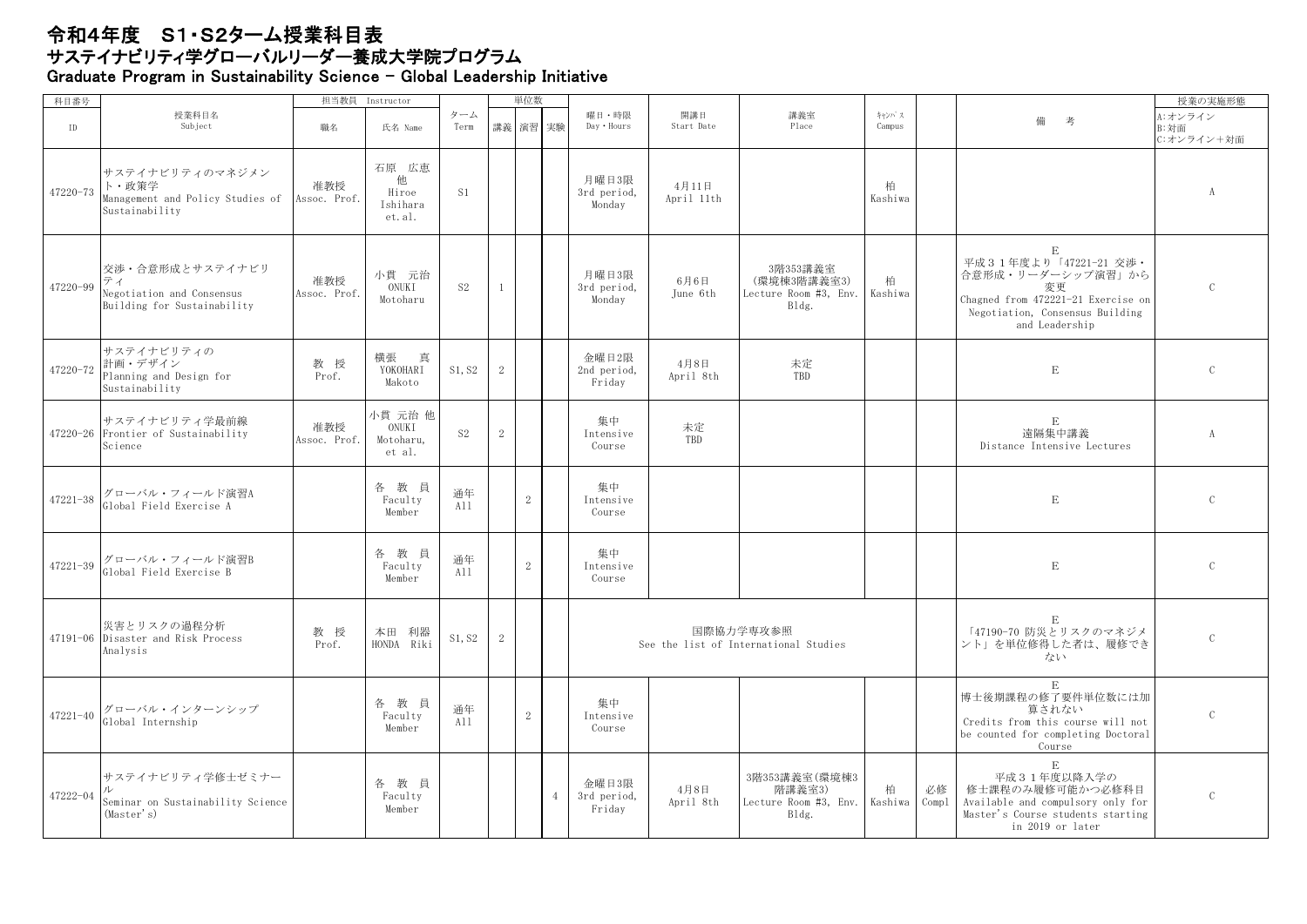| 科目番号     |                                                                               | 担当教員 | Instructor                   |             | 単位数      |                |                                |                   |                                                           |                 |             |                                                                                                                                              | 授業の実施形態                       |
|----------|-------------------------------------------------------------------------------|------|------------------------------|-------------|----------|----------------|--------------------------------|-------------------|-----------------------------------------------------------|-----------------|-------------|----------------------------------------------------------------------------------------------------------------------------------------------|-------------------------------|
| ID       | 授業科目名<br>Subject                                                              | 職名   | 氏名 Name                      | ターム<br>Term | 講義 演習 実験 |                | 曜日・時限<br>Day . Hours           | 開講日<br>Start Date | 講義室<br>Place                                              | キャンパス<br>Campus |             | 考<br>備                                                                                                                                       | A:オンライン<br>B:対面<br>C:オンライン+対面 |
|          | サステイナビリティ学修士研究I<br>47222-05 Master's Research on<br>Sustainability Science I  |      | 教員<br>各<br>Faculty<br>Member |             |          | $\mathbf{2}$   |                                |                   |                                                           |                 | 必修<br>Compl | $\mathbf E$<br>平成31年度以降入学の<br>修士課程のみ履修可能かつ必修科目<br>Available and compulsory only for<br>Master's Course students starting<br>in 2019 or later | $\mathcal{C}$                 |
|          | サステイナビリティ学修士研究Ⅱ<br>47222-06 Master's Research on<br>Sustainability Science II |      | 各教員<br>Faculty<br>Member     |             |          | $\mathbf{2}$   |                                |                   |                                                           |                 | 必修<br>Compl | E<br>平成31年度以降入学の<br>修士課程のみ履修可能かつ必修科目<br>Available and compulsory only for<br>Master's Course students starting<br>in 2019 or later           | $\mathcal{C}$                 |
|          | サステイナビリティ学修士研究Ⅲ<br>47222-07 Master's Research on<br>Sustainability ScienceIII |      | 各教員<br>Faculty<br>Member     |             |          | $\mathbf{2}$   |                                |                   |                                                           |                 | 必修<br>Compl | $\mathbf E$<br>平成31年度以降入学の<br>修士課程のみ履修可能かつ必修科目<br>Available and compulsory only for<br>Master's Course students starting<br>in 2019 or later | $\mathcal{C}$                 |
|          | サステイナビリティ学修士研究IV<br>47222-08 Master's Research on<br>Sustainability ScienceIV |      | 教員<br>各<br>Faculty<br>Member |             |          | $\sqrt{2}$     |                                |                   |                                                           |                 | 必修<br>Compl | $\mathbf E$<br>平成31年度以降入学の<br>修士課程のみ履修可能かつ必修科目<br>Available and compulsory only for<br>Master's Course students starting<br>in 2019 or later | $\mathcal{C}$                 |
| 47222-09 | サステイナビリティ学博士ゼミナー<br>Seminar on Sustainability Science<br>(Doctoral)           |      | 教員<br>各<br>Faculty<br>Member |             |          | $\,6\,$        | 金曜日3限<br>3rd period,<br>Friday | 4月8日<br>April 8th | 3階353講義室(環境棟3<br>階講義室3)<br>Lecture Room #3, Env.<br>Bldg. |                 | 必修<br>Comp1 | $\,$ E<br>平成31年度以降入学の<br>博士課程のみ履修可能かつ必修科目<br>Available and compulsory only for<br>Doctor's Course students starting<br>in 2019 or later      | $\mathcal{C}$                 |
|          | サステイナビリティ学博士研究 I<br>47222-10 Doctoral Research on<br>Sustainability Science I |      | 教員<br>各<br>Faculty<br>Member |             |          | $\sqrt{2}$     |                                |                   |                                                           |                 | 必修<br>Comp1 | $\mathbf E$<br>平成31年度以降入学の<br>博士課程のみ履修可能かつ必修科目<br>Available and compulsory only for<br>Doctor's Course students starting<br>in 2019 or later | $\mathcal{C}$                 |
|          | サステイナビリティ学博士研究Ⅱ<br>47222-11 Doctoral Research on<br>Sustainability Science II |      | 教員<br>各<br>Faculty<br>Member |             |          | $\sqrt{2}$     |                                |                   |                                                           |                 | 必修<br>Compl | $\mathbf E$<br>平成31年度以降入学の<br>博士課程のみ履修可能かつ必修科目<br>Available and compulsory only for<br>Doctor's Course students starting<br>in 2019 or later | $\mathsf C$                   |
|          | サステイナビリティ学博士研究Ⅲ<br>47222-12 Doctoral Research on<br>Sustainability ScienceIII |      | 各教員<br>Faculty<br>Member     |             |          | 2              |                                |                   |                                                           |                 | 必修          | E<br>平成31年度以降入学の<br>博士課程のみ履修可能かつ必修科目<br>Compl   Available and compulsory only for<br>Doctor's Course students starting<br>in 2019 or later   | $\mathcal{C}$                 |
|          | サステイナビリティ学博士研究IV<br>47222-13 Doctoral Research on<br>Sustainability ScienceIV |      | 各教員<br>Faculty<br>Member     |             |          | $\overline{2}$ |                                |                   |                                                           |                 | 必修<br>Compl | E<br>平成31年度以降入学の<br>博士課程のみ履修可能かつ必修科目<br>Available and compulsory only for<br>Doctor's Course students starting<br>in 2019 or later           | $\mathcal{C}$                 |